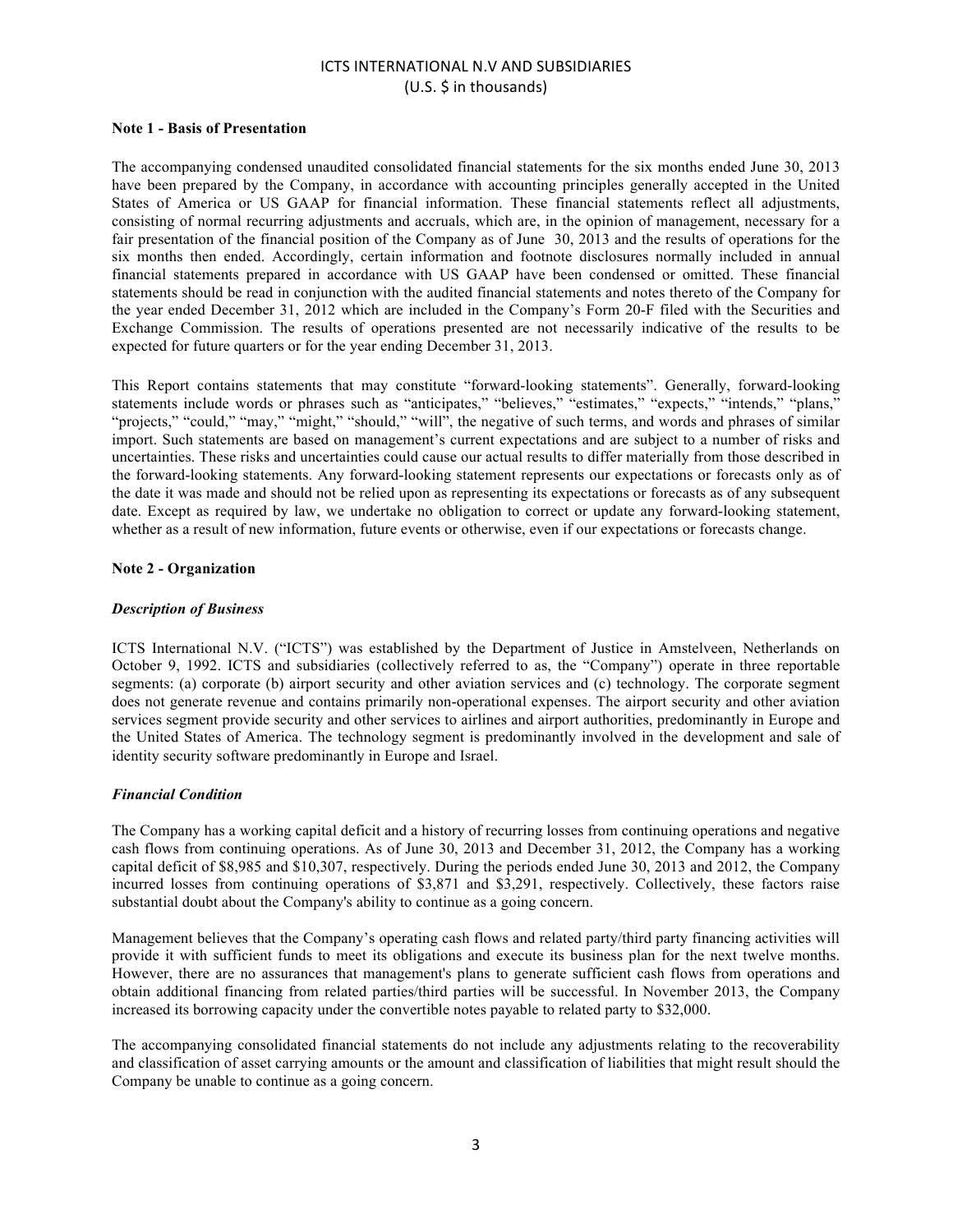# **ICTS INTERNATIONAL N.V AND SUBSIDIARIES** (U.S. \$ in thousands)

## **Note 3 - Certain transactions**

## *IRS Settlement*

The Company was subject to a tax examination for one of its subsidiaries in the United States by the Internal Revenue Service 'IRS' for the tax years 2002 to 2004. In connection with this examination, the subsidiary was required to provide information regarding its treatment of certain expenses. The IRS proposed a number of adjustments to the subsidiary's filed income tax returns for the tax years 2002 to 2004, which collectively resulted in an assessed income tax liability of \$7,325. Management vigorously contested the merit of the proposed adjustments and established a reserve of \$10,690. In July 2011 and January 2012, the Company entered into arrangements with the IRS to settle all outstanding claims against it for \$3,329, including \$877 in interest. In August 2012, the Company filed an Offer in Compromise Form with the IRS to reduce the amount payable to the IRS under the settlements citing unfavorable financial condition of its American subsidiaries. The Company paid \$40 to the IRS as part of filing the Offer in Compromise Form. The offer was accepted by the IRS at July 2013.

The total amount of unrecognized tax benefits, including interest and penalties, is \$160 and \$3,458 as of June 30, 2013 and December 31, 2012, respectively. In the accompanying consolidated balance sheets, \$90 and \$1,937 are shown as current liabilities from discontinued operations and \$70 and \$1,521, are shown as income taxes payable, respectively.

## *Acquisition of Company in Germany*

During the second quarter of 2013 the Company purchased a Germany Company, which operates in the field of professional aviation security services and specializes in passenger and freight control at Frankfurt Airport. The Company expects that the annual revenues from this acquisition will be Euro 14 million (approximately \$ 18.4 million as of June 30, 2013).

The accompanying consolidated statements of operations include the operations of the new subsidiary starting from May 1, 2013.

#### *Note 4 - Discontinued operations*

In December 2005, the Company committed to a plan to cease the operations of its entertainment segment in the United States. Accordingly, as of that date, the assets, liabilities and results of operations of the entertainment segment were classified as discontinued operations in the Company's consolidated financial statements.

In January 2011, the operations of the entertainment segment were liquidated.

In connection with the Company's settlement of certain assessments with the IRS, the Company recognized \$1,847 and \$(31) of changes in uncertain income tax positions in the periods ended June 30, 2013 and 2012 respectively including interest and penalties, related to its entertainment segment in income from discontinued operations.

During the year ended December 31, 2012, the Company committed to a plan to cease the operations of its subsidiary in France (I-SEC France) and in November 2012 transferred control of the subsidiary to a courtappointed liquidator. The subsidiary provided aviation security services in France.

During the year ended December 31, 2012, the Company ceased the operations of its subsidiaries in Romania (I-SEC Romania) and Hungary (I-SEC Hungary), which provided aviation security services in the respective countries. The subsidiaries are in the process of liquidation.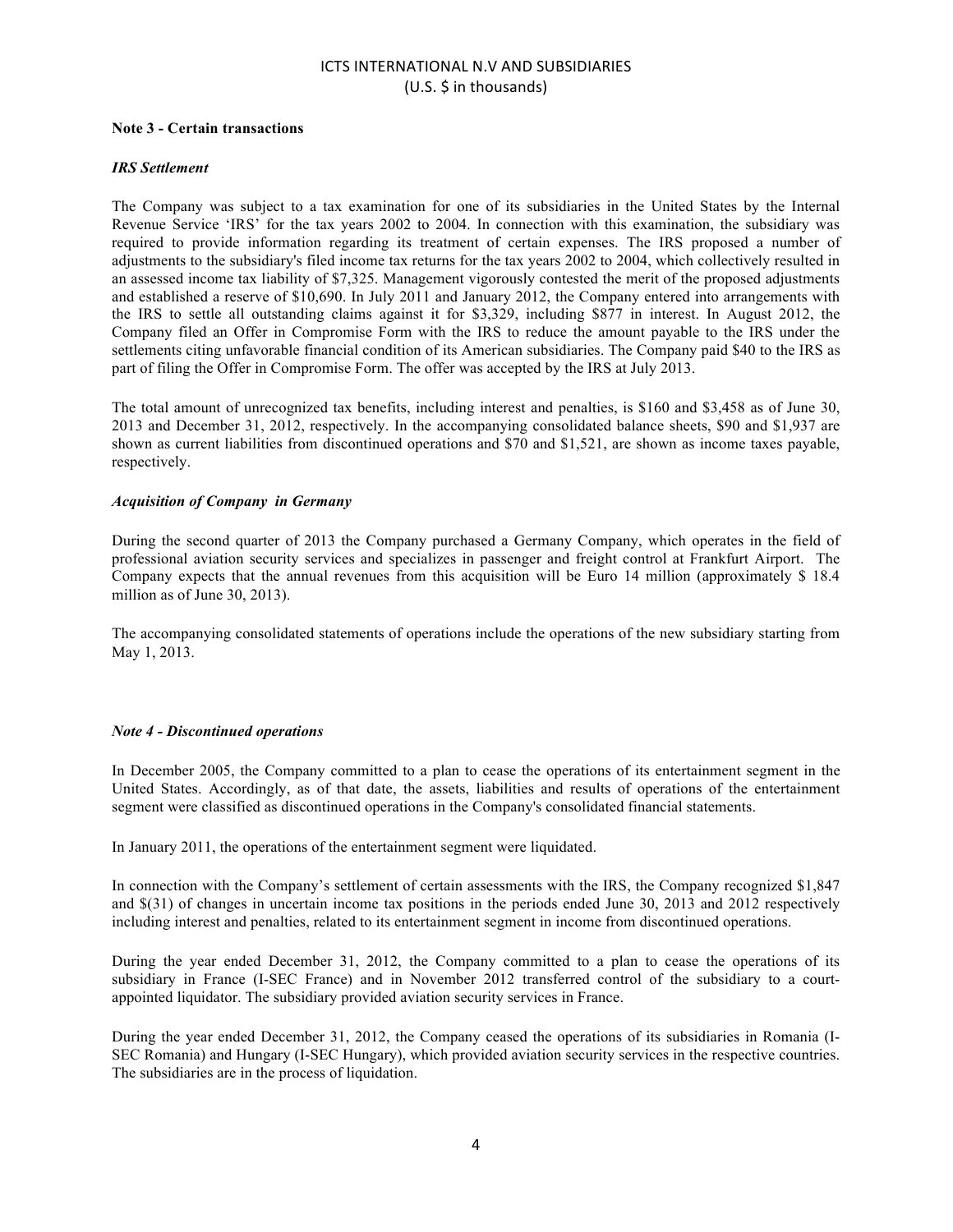# ICTS INTERNATIONAL N.V AND SUBSIDIARIES (U.S. \$ in thousands)

During the period ended June 30, 2013 the Company committed to a plan to cease the operations at its subsidiary in the United Kingdom (I-SEC UK) which provided aviation security services in the United Kingdom.

Certain amounts, related primarily to discontinued operations in the prior year balance sheet, statements of operations and comprehensive loss have been reclassified to conform to the current period presentation.

A summary of the Company's assets and liabilities from discontinued operations as of June 30, 2013 and 2012 are as follows:

|                                                        | June $30$ .        |     | December 31, |                |
|--------------------------------------------------------|--------------------|-----|--------------|----------------|
|                                                        | 2013               |     | 2012         |                |
| <b>ASSETS</b>                                          |                    |     |              |                |
| <b>CURRENT ASSETS:</b>                                 |                    |     |              |                |
| Cash and cash equivalents                              | $\mathbf S$        | 412 | $\mathbb{S}$ | 44             |
| Accounts receivable, net                               |                    | 440 |              | 730            |
| Prepaid expenses and other current assets              |                    | 56  |              | 31             |
| Total current assets from discontinued operations      |                    | 908 |              | 805            |
| Property and equipment, net                            |                    |     |              | $\overline{4}$ |
| Total assets from discontinued operations              | $\mathbf{\hat{S}}$ | 908 | $\mathbb{S}$ | 809            |
| <b>LIABILITIES</b>                                     |                    |     |              |                |
| <b>CURRENT LIABILITIES:</b>                            |                    |     |              |                |
| Accounts payable                                       | $\mathbf{s}$       | 100 | $\mathbb{S}$ | 103            |
| Accrued expenses and other current liabilities         |                    | 422 |              | 406            |
| Income taxes payable                                   |                    | 90  |              | 1,937          |
| Total current liabilities from discontinued operations |                    | 612 | \$           | 2,446          |

A summary of the Company's results from discontinued operations for the periods ended June 30, 2013, and 2012 is as follows:

|                                               | Period ended, June 30, |       |  |       |
|-----------------------------------------------|------------------------|-------|--|-------|
|                                               | 2013                   |       |  | 2012  |
| Revenue                                       |                        | 1,807 |  | 4,006 |
| Cost of revenue                               |                        | 1,399 |  | 4,201 |
| ROSS PROFIT (EXCESS OF COSTS OF REVENUES OVER |                        |       |  |       |
| <b>REVENUE)</b>                               |                        | 408   |  | (195) |
| Selling, general and administrative expenses  |                        | 266   |  | 754   |
| <b>OPERATING PROFIT (LOSS)</b>                |                        | 142   |  | (949) |
| Other income, net                             |                        | 624   |  | (30)  |
| Income tax benefit                            |                        | 1,224 |  |       |
| Income (loss) from discontinued operations    |                        | 1,990 |  | (979) |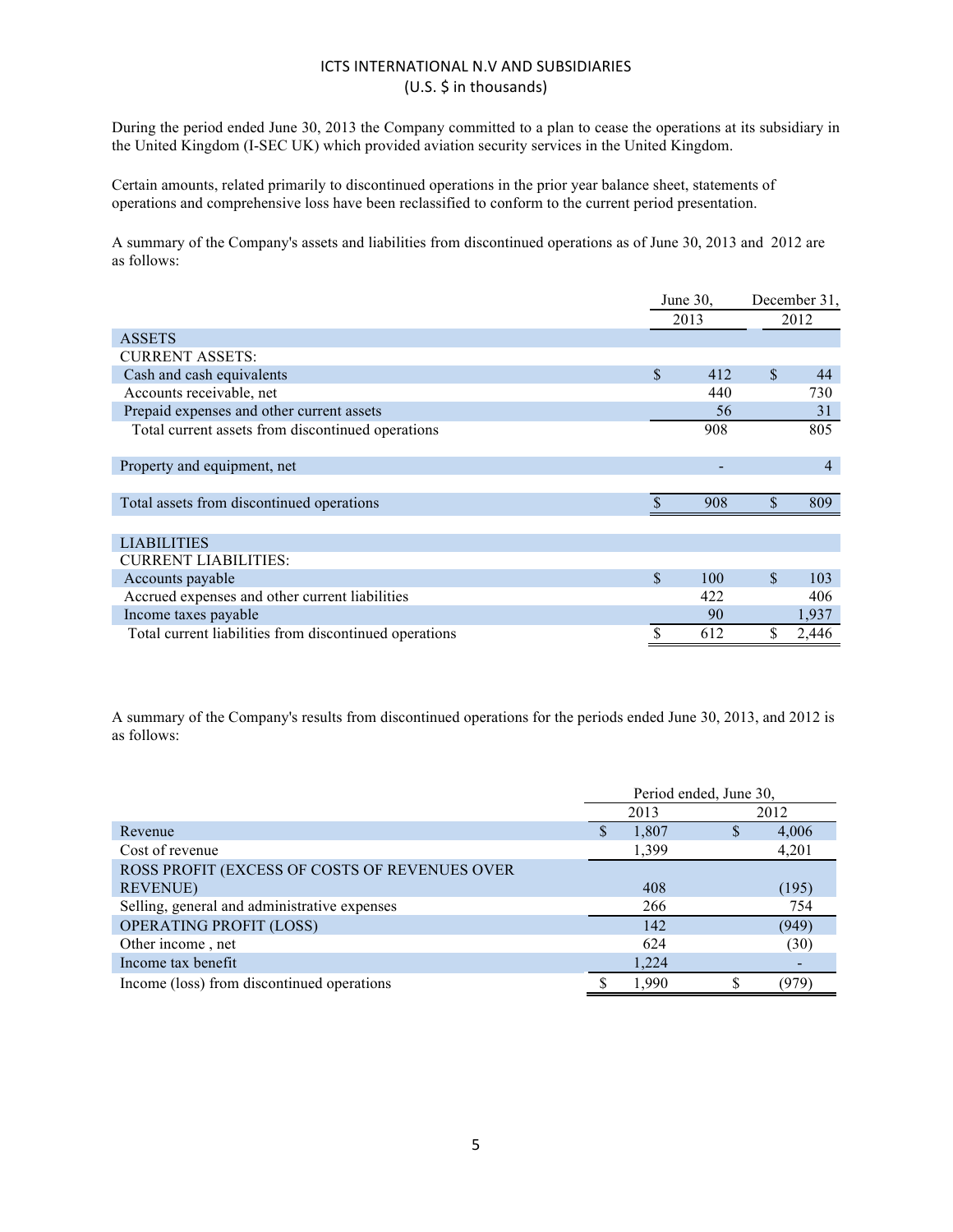## ICTS INTERNATIONAL N.V AND SUBSIDIARIES (U.S. \$ in thousands)

## **Note 5 – Segment and Geographical Information**

The Company operates in three reportable segments: (a) Corporate (b) Airport Security and other aviation services and (c) Technology. The Corporate segment does not generate revenue and contains primarily non-operational expenses. The Airport security and other aviation services segment provide security and other services to airlines authorities, predominantly the United States of America and Europe. The Technology segment is predominantly involved in the development and sale of identity security software to financial institutions and airport authorities, predominantly in Europe and Israel. All inter-segment transactions are eliminated in consolidation.

|                                          | Corporate | Airport<br>Security<br>and Other<br>Aviation<br>Services |             | Technology |               | Total    |
|------------------------------------------|-----------|----------------------------------------------------------|-------------|------------|---------------|----------|
| Six months ended June 30, 2013:          |           |                                                          |             |            |               |          |
| Revenue                                  | \$        | \$<br>56,935                                             | \$          | 342        | <sup>\$</sup> | 57,277   |
| Depreciation and amortization            |           | 327                                                      |             | 41         |               | 369      |
| Income (loss) from continuing operations | (705)     | (1,572)                                                  |             | (1, 594)   |               | (3, 871) |
| Total assets                             | 384       | 25,410                                                   |             | 541        |               | 26,335   |
|                                          |           |                                                          |             |            |               |          |
|                                          |           |                                                          |             |            |               |          |
| Six months ended June 30, 2012:          |           |                                                          |             |            |               |          |
| Revenue                                  | \$        | \$<br>46,867                                             | $\mathbf S$ | 276        | $\mathbb{S}$  | 47,143   |
| Depreciation and amortization            |           | 296                                                      |             | 27         |               | 324      |
| Income (loss) from continuing operations | (852)     | (811)                                                    |             | (1,628)    |               | (3,291)  |
| Total assets                             | 407       | 20,995                                                   |             | 386        |               | 21,808   |

The following table sets forth, for the periods indicated, revenue generated by country:

(U.S. Dollars in Thousands)

Six months ended June 30,

|                          | 2013 |             | 2012 |            |
|--------------------------|------|-------------|------|------------|
| <b>Netherlands</b>       | Φ    | 26,172      | ۰    | 23,485     |
| United States of America |      | 19.494      |      | 17.313     |
| Other                    |      | 11,611      |      | 6.345      |
| Total                    |      | 1.277<br>57 |      | .143<br>47 |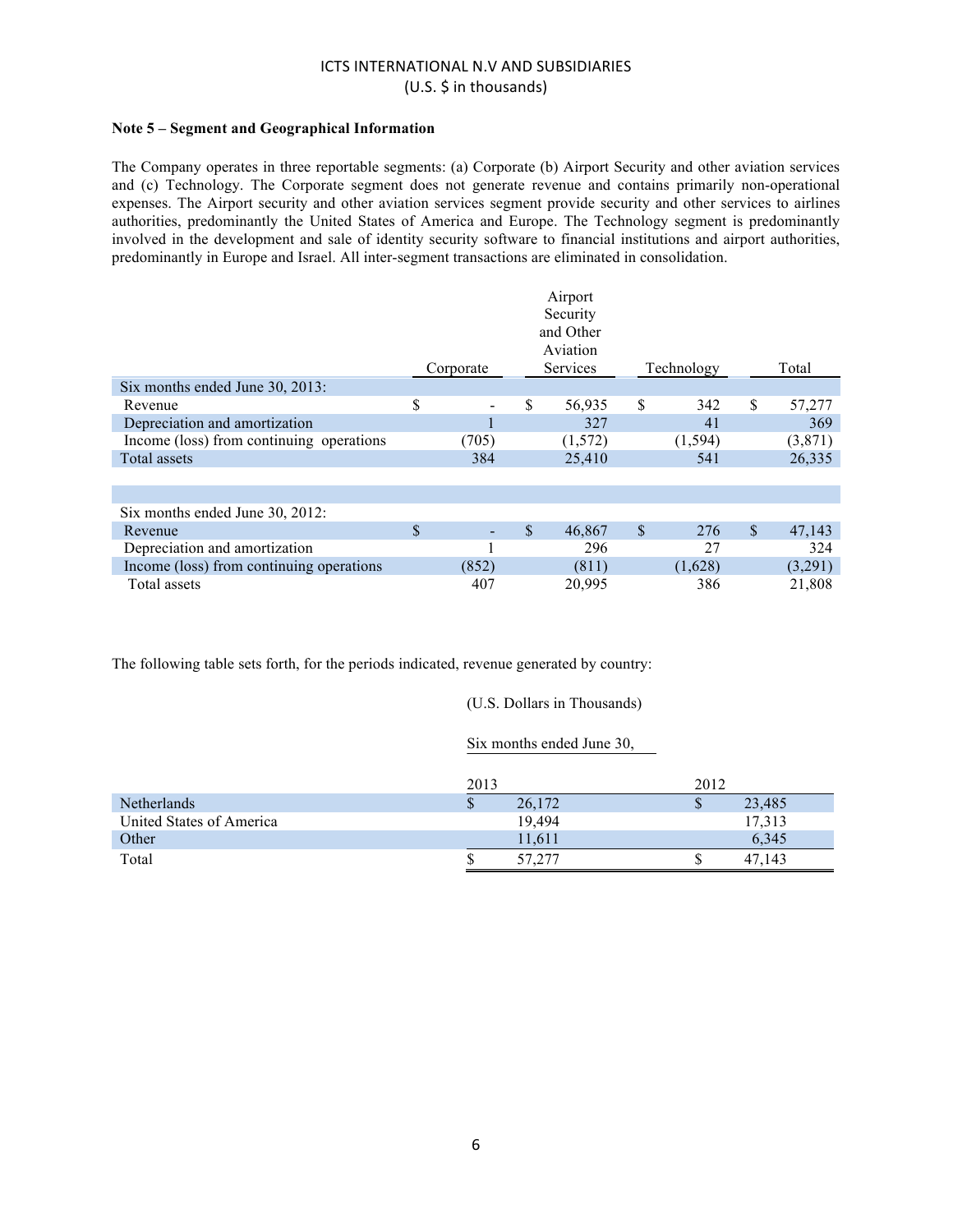# ICTS INTERNATIONAL N.V AND SUBSIDIARIES  $(U.S. \; \text{S}$  in thousands)

## **ITEM 2. MANAGEMENT'S DISCUSSION AND ANALYSIS OF FINANCIAL CONDITION AND RESULTS OF OPERATIONS (U.S. dollars in Thousands)**

The following discussion and analysis should be read in conjunction with the financial statements, related notes and other information included in this report and with the Risk Factors included in Part 1 Item 3 in our Annual Report on Form 20-F for the year ended December 31, 2012, filed with the SEC.

#### *Overview*

The following table sets forth, for the periods indicated, certain results of operations data as a percentage of revenue for the years:

|                                              |           | Period ended June 30, |  |  |
|----------------------------------------------|-----------|-----------------------|--|--|
|                                              | 2013      | 2012                  |  |  |
| Revenue                                      | 100.0%    | $100.0\%$             |  |  |
| Cost of revenue                              | 88.4%     | 88.2%                 |  |  |
| Gross profit                                 | $11.6\%$  | 11.8%                 |  |  |
| Research and development expenses            | 1.4%      | $1.6\%$               |  |  |
| Selling, general and administrative expenses | 16.9%     | $15.4\%$              |  |  |
| Operating loss                               | $(6.7\%)$ | $(5.2\%)$             |  |  |
| Other expenses, net                          | $(1.9\%)$ | $(1.6\%)$             |  |  |
| Loss before income tax benefit (expense)     | $(8.6\%)$ | $(6.8\%)$             |  |  |
| Income tax benefit (expense)                 | 1.8%      | $(0.2\%)$             |  |  |
| Loss from continuing operations              | $(6.8\%)$ | $(7.0\%)$             |  |  |
| Profit (loss) from discontinued operations   | 3.5%      | $(2.1\%)$             |  |  |
| Net loss                                     | $(3.3\%)$ | $(9.1\%)$             |  |  |

#### **Overview**

**Revenue** – Revenue for the period ended June 30, 2013 was \$57,277 compared to \$47,143 in the first six months of 2012. Revenues from the European Aviation Security operations increased by \$7,887 mainly because of the new operations in Germany and increase of services provided to customers in existing locations. European results are affected by the translation of the Euro to the Dollar. The average exchange rate increased by 1.25% increasing revenues translated to Dollars by approximately \$356.

Revenues from other aviation services provided in the United States ('U.S.') increased by \$2,181 following increase of services provided to existing and new customers.

There was no material change in revenues from the Technology segment.

**Cost of revenue** - Cost of revenue for the period ended June 30, 2013 was \$50,615 (88.4% as percentage of revenue) compared to \$41,595 (88.2% as percentage of revenue) for the first six months of 2012. Cost of revenue as percentage of revenue is stable during the comparable periods.

**Research and Development ("R&D")** - R&D expenses for the period ended June 30, 2013 and 2012 were \$820 (1.4% as percentage of revenue) compared to \$752 (1.6% as percentage of revenue) for the first six months of 2012. R&D expenses are stable during the comparable periods.